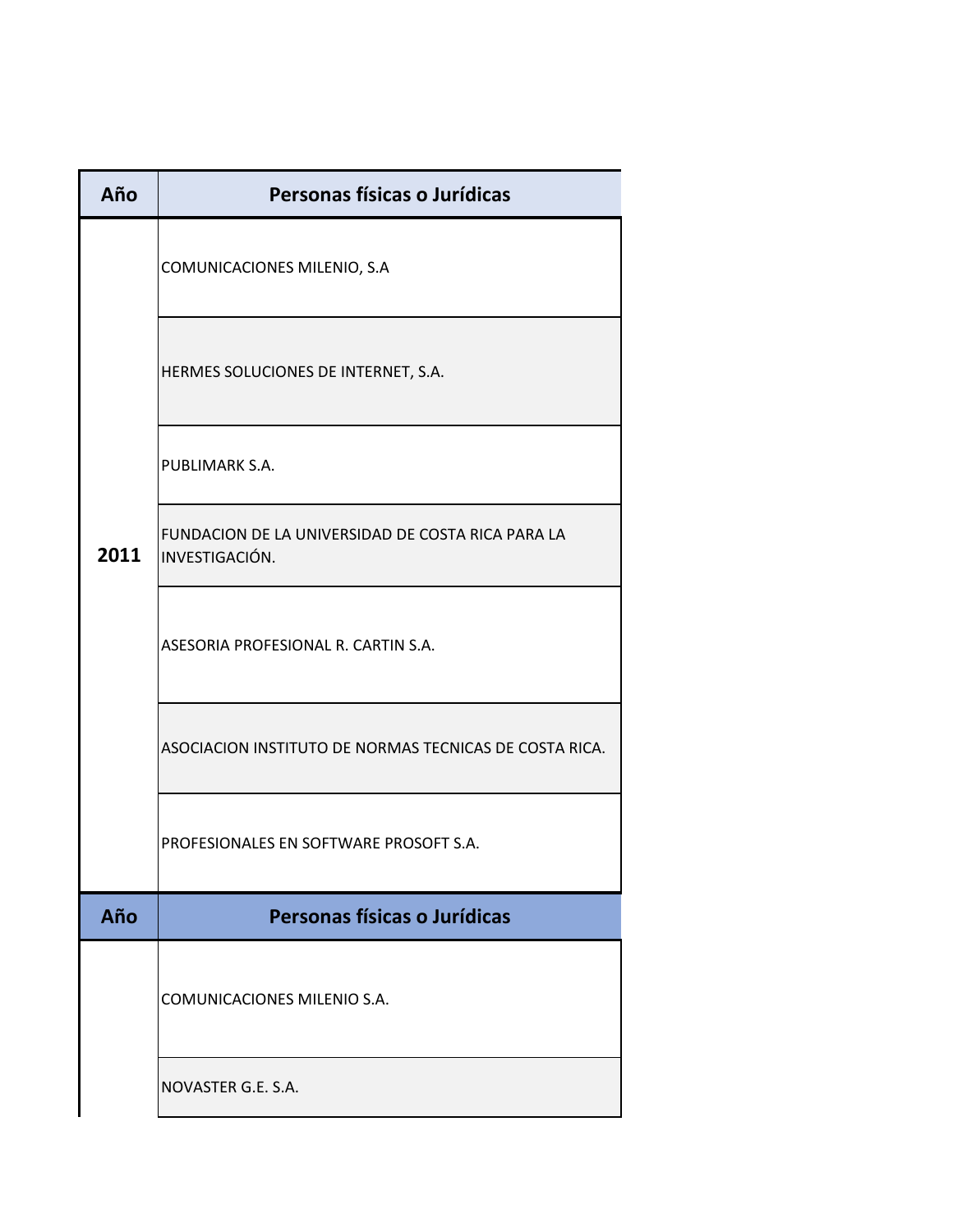| 2012 | HERMES SOLUCIONES DE INTERNET S.A.<br>FUNDACION DE LA UNIVERSIDAD DE COSTA RICA PARA LA<br>INVESTIGACION (FUNDEVI).<br>DELOITTE TOUCHE S.A.<br><b>IPSOS COSTA RICA S.A.</b> |
|------|-----------------------------------------------------------------------------------------------------------------------------------------------------------------------------|
|      | PROFESIONALES DE SOFTWARE PROSOFT S.A.<br>ASESORIA PROFESIONAL R. CARTIN S.A.                                                                                               |
|      | DELOITTE TOUCHE S.A.                                                                                                                                                        |
|      | JAVIER SOLIS AGÜERO.                                                                                                                                                        |
|      | ASOCIACION INSTITUTO DE NORMAS TECNICAS DE C.R.                                                                                                                             |
|      | DELOITTE TOUCHE S.A.                                                                                                                                                        |
| Año  | Personas físicas o Jurídicas                                                                                                                                                |
|      |                                                                                                                                                                             |
|      | COMUNICACIONES MILENIO S.A.                                                                                                                                                 |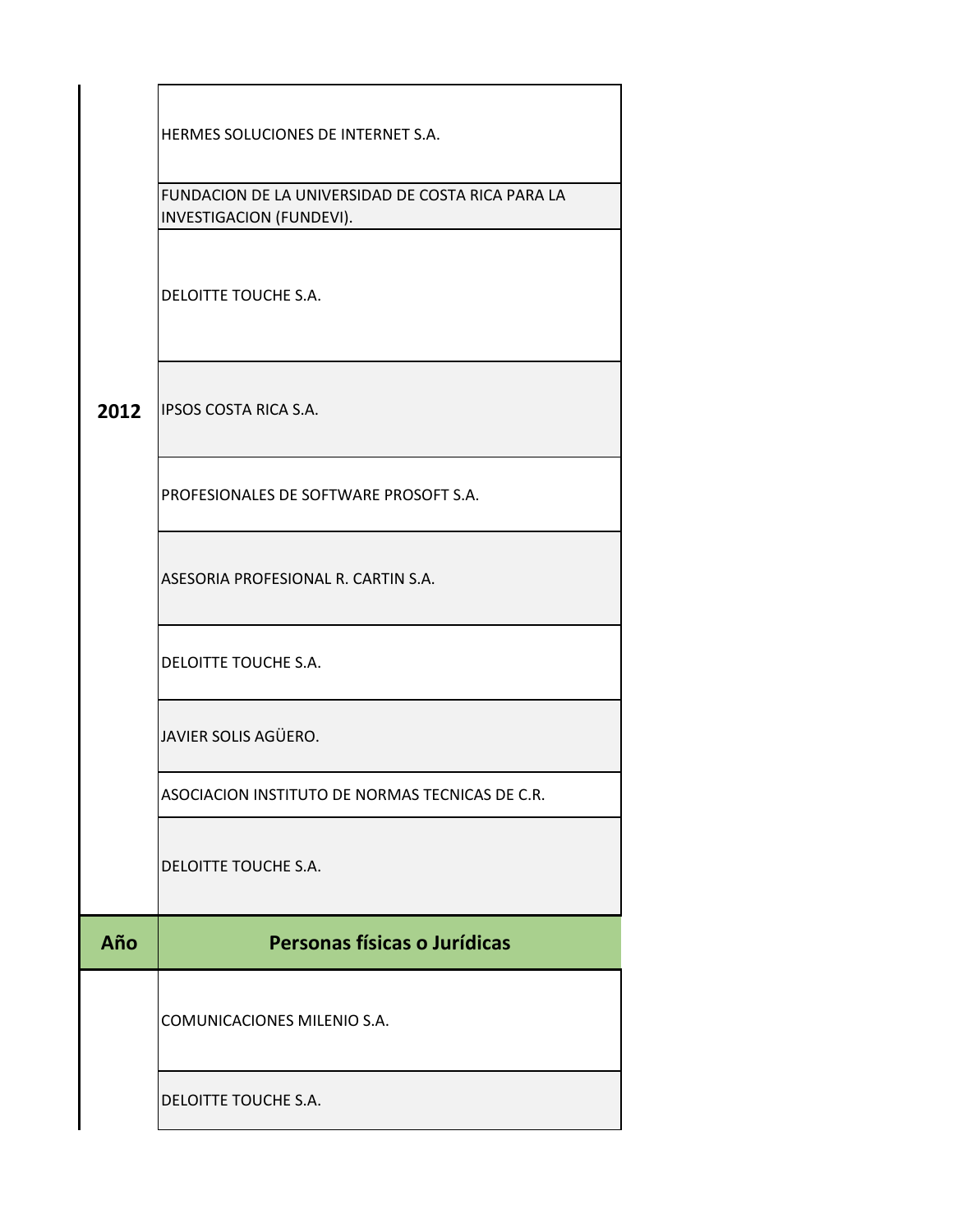|      | HERMES SOLUCIONES DE INTERNET S.A.                        |
|------|-----------------------------------------------------------|
|      | ASOCIACION INSTITUTO DE NORMAS TECNICAS DE C.R. (INTECO). |
| 2013 | ASESORIA PROFESIONAL R. CARTIN S.A.                       |
|      | DELOITTE TOUCHE S.A.                                      |
|      | ASESORIA PROFESIONAL R. CARTIN S.A.                       |
|      | DELOITTE TOUCHE S.A.                                      |
| Año  | Personas físicas o Jurídicas                              |
|      | ROXANA GUTIERREZ FONT.                                    |
|      | <b>BANCO MUNDIAL</b>                                      |
|      | COMUNICACIONES MILENIO S.A.                               |
| 2014 | HERMES SOLUCIONES DE INTERNET S.A.                        |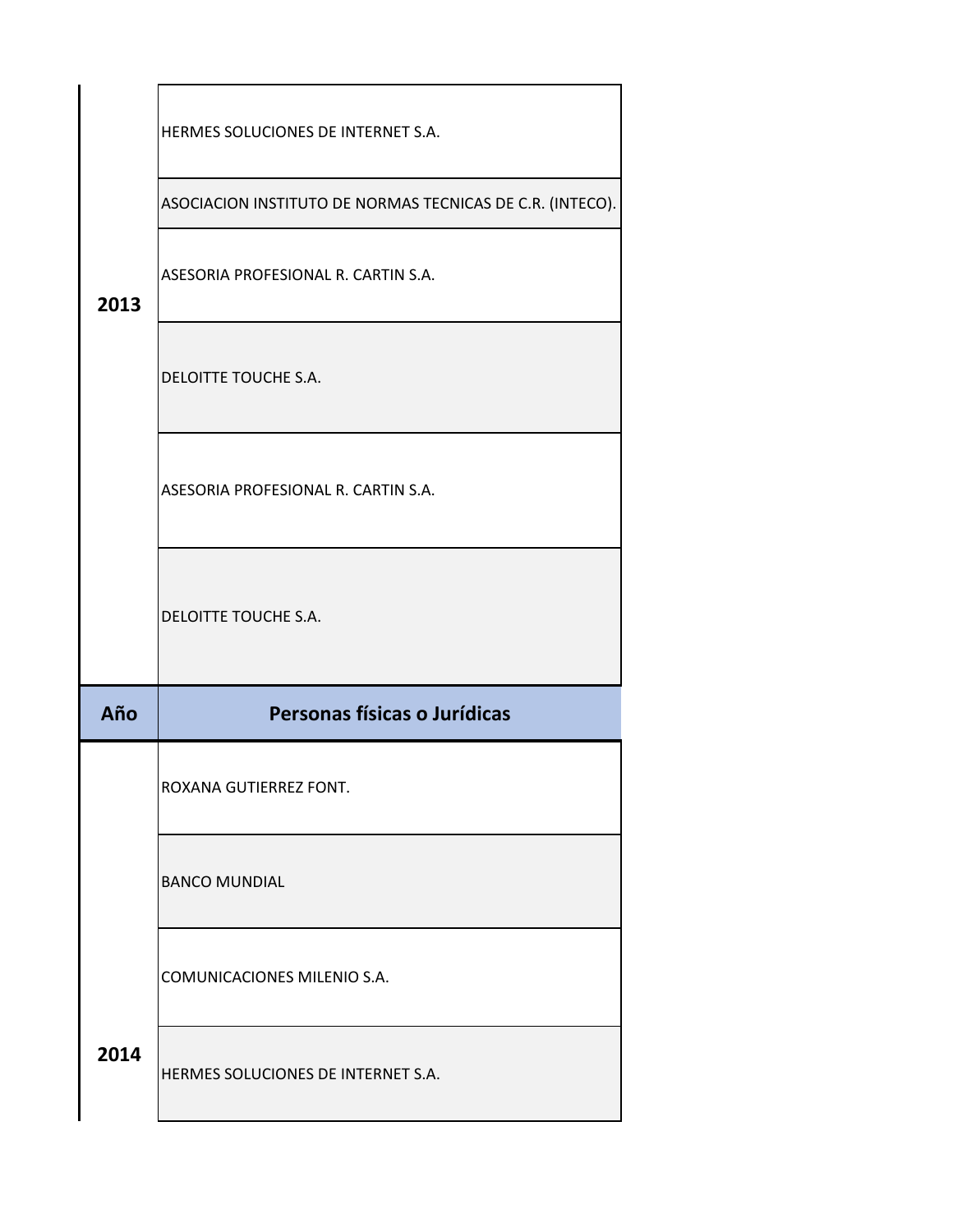|      | IPSOS COSTA RICA S.A.                                     |
|------|-----------------------------------------------------------|
|      | DELOITTE TOUCHE S.A.                                      |
|      | ASOCIACION INSTITUTO DE NORMAS TECNICAS DE C.R. (INTECO). |
| Año  | Personas físicas o Jurídicas                              |
|      | ROXANA GUTIERREZ FONT.                                    |
| 2015 | COMUNICACIONES MILENIO, S.A.                              |
|      | ASOCIACION INSTITUTO DE NORMAS TECNICAS DE C.R. (INTECO). |
|      | TORONTO LEADERSHIP CENTRE.                                |
| Año  | Personas físicas o Jurídicas                              |
|      | COMUNICACIONES MILENIO, S.A.                              |
|      | DELOITTE TOUCHE S.A.                                      |
| 2016 | JORGE EDWIN LAO LARGAESPADA                               |
|      | ASOCIACION INSTITUTO DE NORMAS TECNICAS DE C.R. (INTECO). |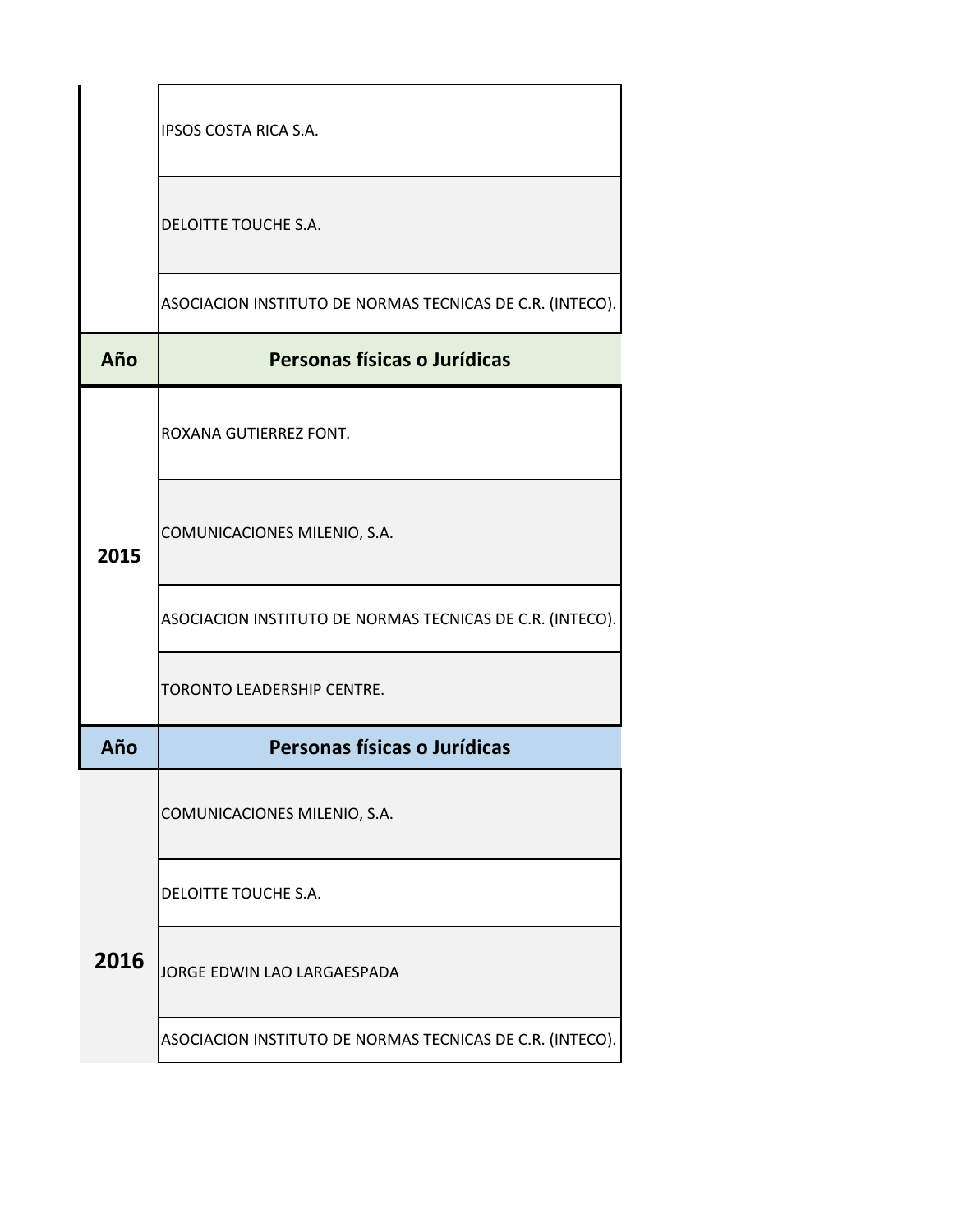|            | COMUNICACIÓN INTERNACIONAL, S.A.                                   |  |
|------------|--------------------------------------------------------------------|--|
| Año        | Personas físicas o Jurídicas                                       |  |
| 2017       | COMUNICACIÓN INTERNACIONAL, S.A.                                   |  |
|            | <b>TORONTO LEADERSHIP CENTRE</b>                                   |  |
|            | LAS TRES LETRAS DEL GÉNESIS S.A.                                   |  |
|            | FUNDACIÓN DE LA UNIVERSIDAD DE COSTA RICA PARA LA INVEST           |  |
| Año        | Personas físicas o Jurídicas                                       |  |
|            | LAS TRES LETRAS DEL GÉNESIS S.A.                                   |  |
|            | <b>TORONTO LEADERSHIP CENTRE</b>                                   |  |
|            | FUNDACIÓN DE LA UNIVERSIDAD DE COSTA RICA PARA LA<br>INVESTIGACIÓN |  |
| <b>018</b> | ASESORÍA PROFESIONAL R CARTÍN S.A.                                 |  |
|            | <b>JORGE EDWIN LAO</b>                                             |  |
|            | Personas físicas o Jurídicas                                       |  |
| Año        |                                                                    |  |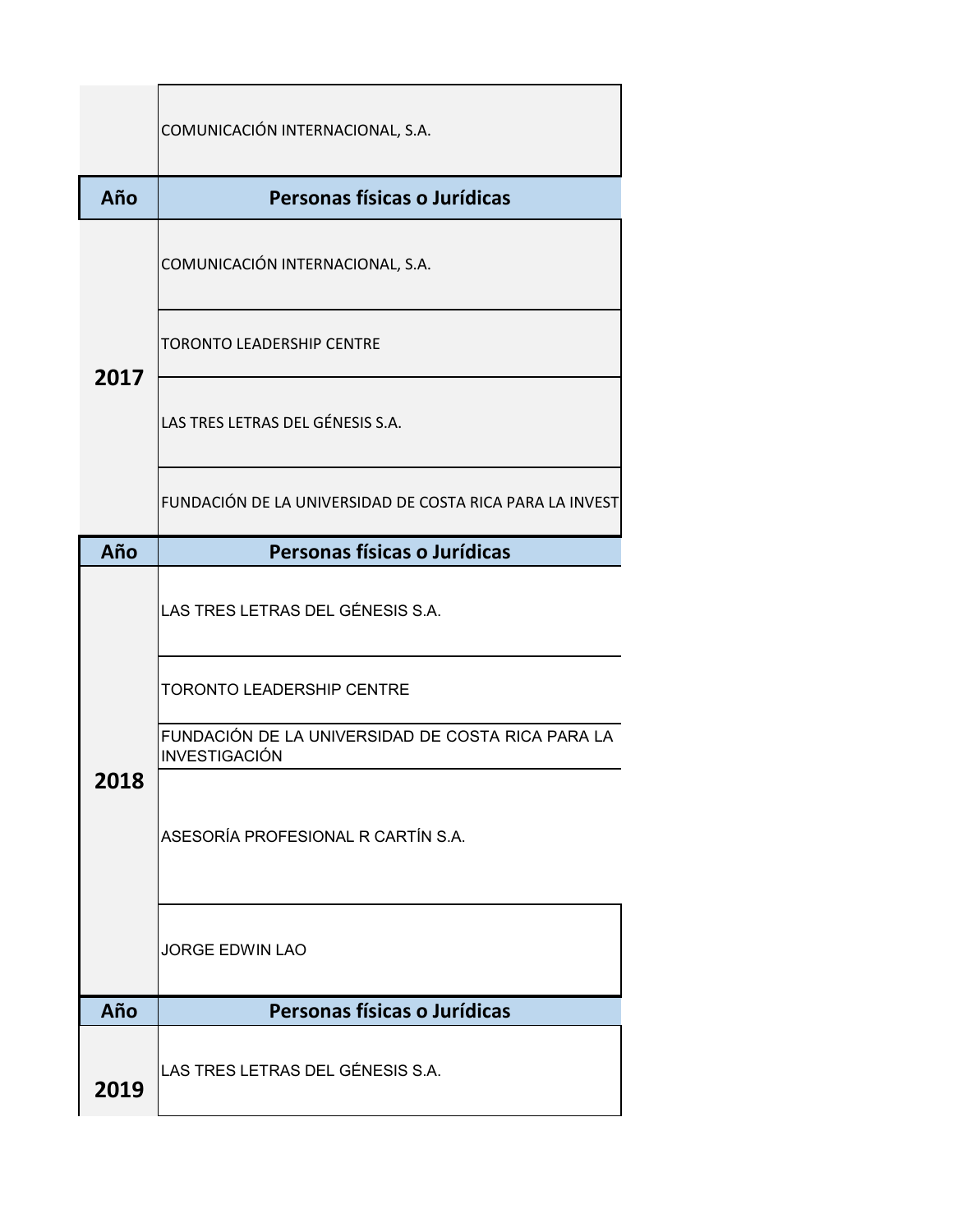|      | ASOCIACIÓN INSTITUTO NORMAS TÉCNICAS DE COSTA<br><b>RICA</b> |
|------|--------------------------------------------------------------|
| Año  | Personas físicas o Jurídicas                                 |
| 2020 | LAS TRES LETRAS DEL GÉNESIS S.A.                             |
|      | ASOCIACIÓN INSTITUTO NORMAS TÉCNICAS DE COSTA<br><b>RICA</b> |
|      | EXCELENCIA TÉCNICA EN INFORMÁTICA S.A.                       |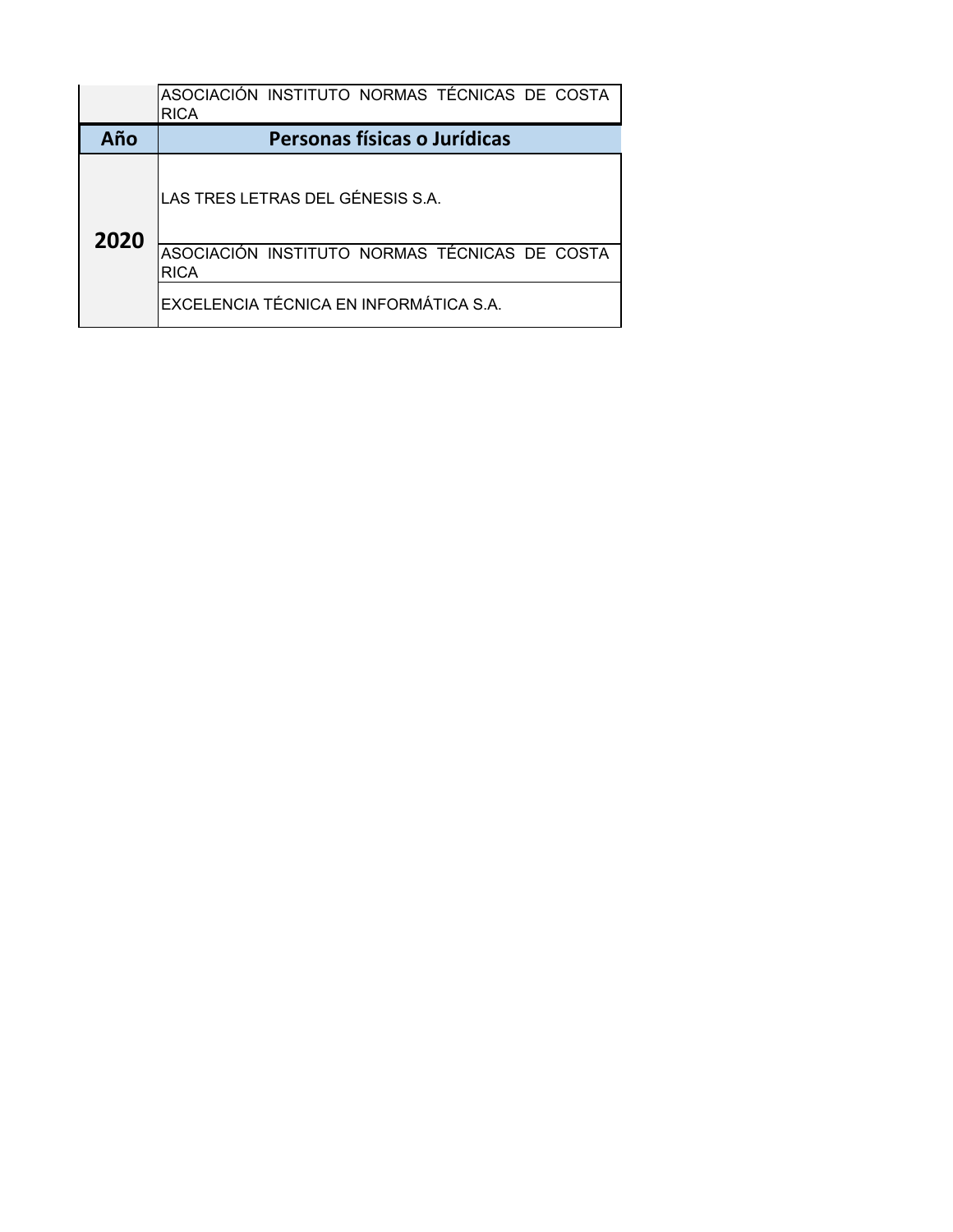## **Asesorías externas**

| Objeto/detalle                                                                                                                                                                                                             | <b>Inicio</b>  | <b>Final</b> |
|----------------------------------------------------------------------------------------------------------------------------------------------------------------------------------------------------------------------------|----------------|--------------|
| POR SERVICIO DE CONSULTORIA EN COMUNICACION, MERCADEO<br>SOCIAL, EDUCACION, MONITOREO ESPECIALIZADO Y ANALISIS DE<br>INFORMACIONES SOBRE EL TEMA PREVISIONAL Y PENSIONES.                                                  | $1$ -Jan- $11$ | 31-Dec-11    |
| PARA EL SOPORTE TECNICO DE LA PLATAFORMA TECNOLOGICA<br>HERMES WEB SUITE ADQUIRIDA POR LA SUPERINTENDENCIA DE<br>PENSIONES PARA ADMINISTRAR EL SITIO WWW.SUPEN.FI.CR.                                                      | $1$ -Jan- $11$ | 31-Dec-11    |
| DISEÑO, PRODUCCION Y EJECUCION DE CAMPAÑA<br>PARA<br>INFORMATIVA PARA LA SUPERINTENDENCIA DE PENSIONES.                                                                                                                    | 15-Jun-11      | 15-Dec-11    |
| CONTRATACION<br>DE UNA FIRMA ESPECIALIZADA PARA LA<br>ACTUALIZACIÓN DE TABLAS DE VIDA PARA EL PERIODO 2005 AL 2010.                                                                                                        | $6-$ Sep $-11$ | $4$ -May-12  |
| CONTRACIÓN DE SERVICIOS PROFESIONALES DE UN ACTUARIO PARA<br>QUE COLABORE CON LA SUPERINTENDENCIA DE PENSIONES EN EL<br>PROCESO DE SUPERVISIÓN DE LOS REGÍMENES DE PENSIONES DE<br><b>BENEFICIO DEFINIDO.</b>              | 30-Aug-11      | 14-Nov-11    |
| CONTRATAR AL INSTITUTO DE NORMAS TÉCNICAS DE COSTA RICA<br>(INTECO) PARA AUDITORIA DE SEGUIMIENTO 1, AL SISTEMA DE<br>GESTIÓN DE LA CALIDAD, CERTIFICACIÓN ISO-9001-2008.                                                  | 12-Aug-11      | 30-Aug-11    |
| <b>CONTRATACION</b><br>DE<br><b>CONSULTORIA</b><br>PARA<br><b>MEJORAS</b><br>E<br>IMPLEMENTACION DE LA VENTANILLA ELECTRONICA DE SUPERVISION<br>(VES) EN LA NUBE, Y DIAGNOSTICO GENERAL DE APLICACIONES DE<br>SUPEN.       | 10-Nov-11      | 15-Dec-11    |
| Objeto/detalle                                                                                                                                                                                                             | <b>Inicio</b>  | <b>Final</b> |
| ONTRATACION<br>DE<br>UNA<br><b>CONSULTORIA</b><br>EN<br>COMUNICACION,<br>MERCADEO SOCIAL Y REDES SOCIALES, MONITOREO ESPECIALIZADO Y<br>ANALISIS DE INFORMACIONES RELACIONADAS CON EL TEMA<br>PREVISIONAL Y LAS PENSIONES. | $1-Mar-12$     | 31-dic-12    |
| CONTRATACION CONSULTORIA PARA REALIZAR UN ESTUDIO TECNICO<br>DE OPTIMIZACION DE CARTERAS.                                                                                                                                  | 17-Apr-12      | 16-Aug-12    |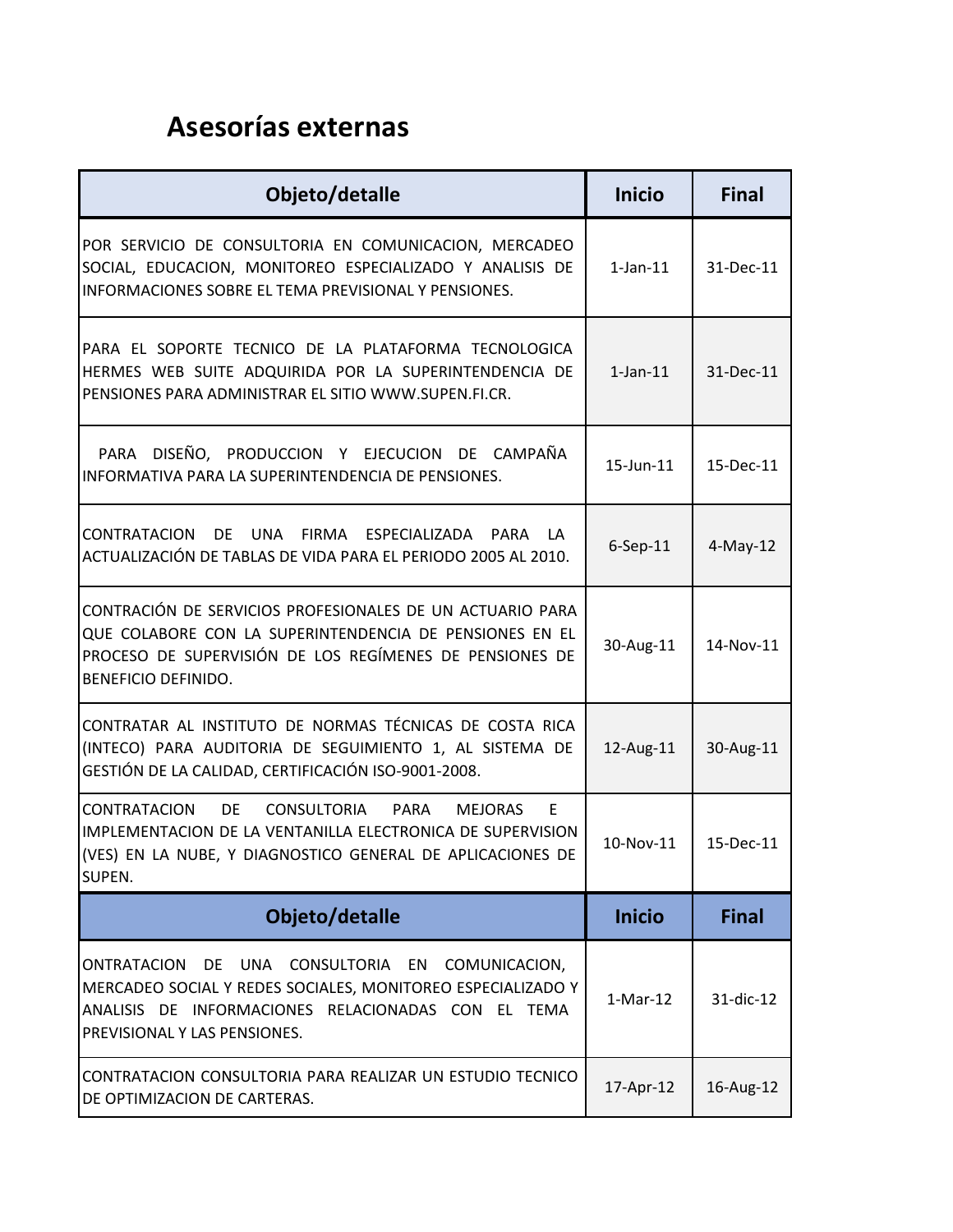| POR SOPORTE TECNICO DE LA PLATAFORMA TECNOLOGICA HERMES<br>WEB SUITE ADQUIRIDA POR LA SUPERINTENDENCIA DE PENSIONES<br>PARA ADMINISTRAR EL SITIO WWW.SUPEN.FI.CR.                                                                                                       | $1$ -Jan- $12$ | 31-Dec-12    |
|-------------------------------------------------------------------------------------------------------------------------------------------------------------------------------------------------------------------------------------------------------------------------|----------------|--------------|
| POR ACTUALIZACION DE TABLAS DE VIDA PARA EL PERIODO 2005 AL<br>2010.                                                                                                                                                                                                    | $2-Mar-12$     | $4$ -May-12  |
| CONTRATACION DE (15) QUINCE BATERIAS DE PRUEBAS DE<br>COMPETENCIAS PARA RECLUTAMIENTO Y SELECCION DE PERSONAL DE<br>NUEVO INGRESO A LA SUPERINTENDENCIA DE PENSIONES, DEBERAN<br>ESTAR CONFORMADAS POR LAS SIGUIENTES PRUEBAS: CLEAVER,<br>KOSTICK, VALANTI, BENZINGER. | $4-May-12$     | $9-May-12$   |
| CONTRATACION DE UNA EMPRESA PARA REALIZAR UNA ENCUESTA DE<br>OPINION PUBLICA A NIVEL NACIONAL EN RELACION CON EL SISTEMA<br>NACIONAL DE PENSIONES Y LAS LABORES DE LA SUPERINTENDENCIA<br>DE PENSIONES.                                                                 | 18-May-12      | 22-Jun-12    |
| POR MEJORAS E IMPLEMENTACION DE LA VENTANILLA ELECTRONICA<br>DE SUPERVISION (VES) EN LA NUBE, Y DIAGNOSTICO GENERAL DE<br>APLICACIONES DE SUPEN.                                                                                                                        | 28-May-12      | 12-Jun-12    |
| CONTRATACION DE SERVICIOS PROFESIONALES DE UN ACTUARIO<br>PARA QUE COLABORE CON LA SUPERINTENDENCIA DE PENSIONES EN<br>EL PROCESO DE SUPERVISION DE LOS REGIMENES COLECTIVOS.                                                                                           | $6$ -Aug-12    | 26-Oct-12    |
| CONTRATACION DE UNA EMPRESA PARA REALIZAR UNA EVALUACION<br>DEL CLIMA ORGANIZACIONAL EN LA SUPERINTENDENCIA DE<br>PENSIONES.                                                                                                                                            | 10-Oct-12      | 7-Dec-12     |
| CONSULTORIA DE SERVICIOS DE MANTENIMIENTO DE SISTEMA DE<br>TRAMITES Y PAGINA WEB DE LA SUPERINTENDENCIA DE PENSIONES.                                                                                                                                                   | 17-Oct-12      | 14-Dec-12    |
| PARA AUDITORIA DE SEGUIMIENTO II, AL SISTEMA DE GESTIÓN DE LA<br>CALIDAD.                                                                                                                                                                                               | 18-Sep-12      | 31-Dec-12    |
| PARA EL DESARROLLO DEL SISTEMA DE GESTION DE SERVICIOS DE<br>TECNOLOGIAS DE INFORMACION Y CERTIFICACION ISO/IEC 20000 DE<br>LA SUPERINTENDENCIA DE PENSIONES (SUPEN).                                                                                                   | 7-Dec-12       | $1-Sep-13$   |
| Objeto/detalle                                                                                                                                                                                                                                                          | <b>Inicio</b>  | <b>Final</b> |
| POR CONSULTORIA EN COMUNICACION, MERCADEO SOCIAL Y REDES<br>SOCIALES,<br>MONITOREO<br>ESPECIALIZADO<br>Y<br><b>ANALISIS</b><br><b>DE</b><br>INFORMACIONES RELACIONADAS CON EL TEMA PREVISIONAL Y LAS<br>PENSIONES.                                                      | $1$ -Jan- $13$ | 31-Dec-13    |
| <b>POR</b><br><b>EVALUACION</b><br>DEL<br><b>CLIMA</b><br>ORGANIZACIONAL<br>EN<br>LA<br>SUPERINTENDENCIA DE PENSIONES.                                                                                                                                                  | 4-Feb-13       | 28-Feb-13    |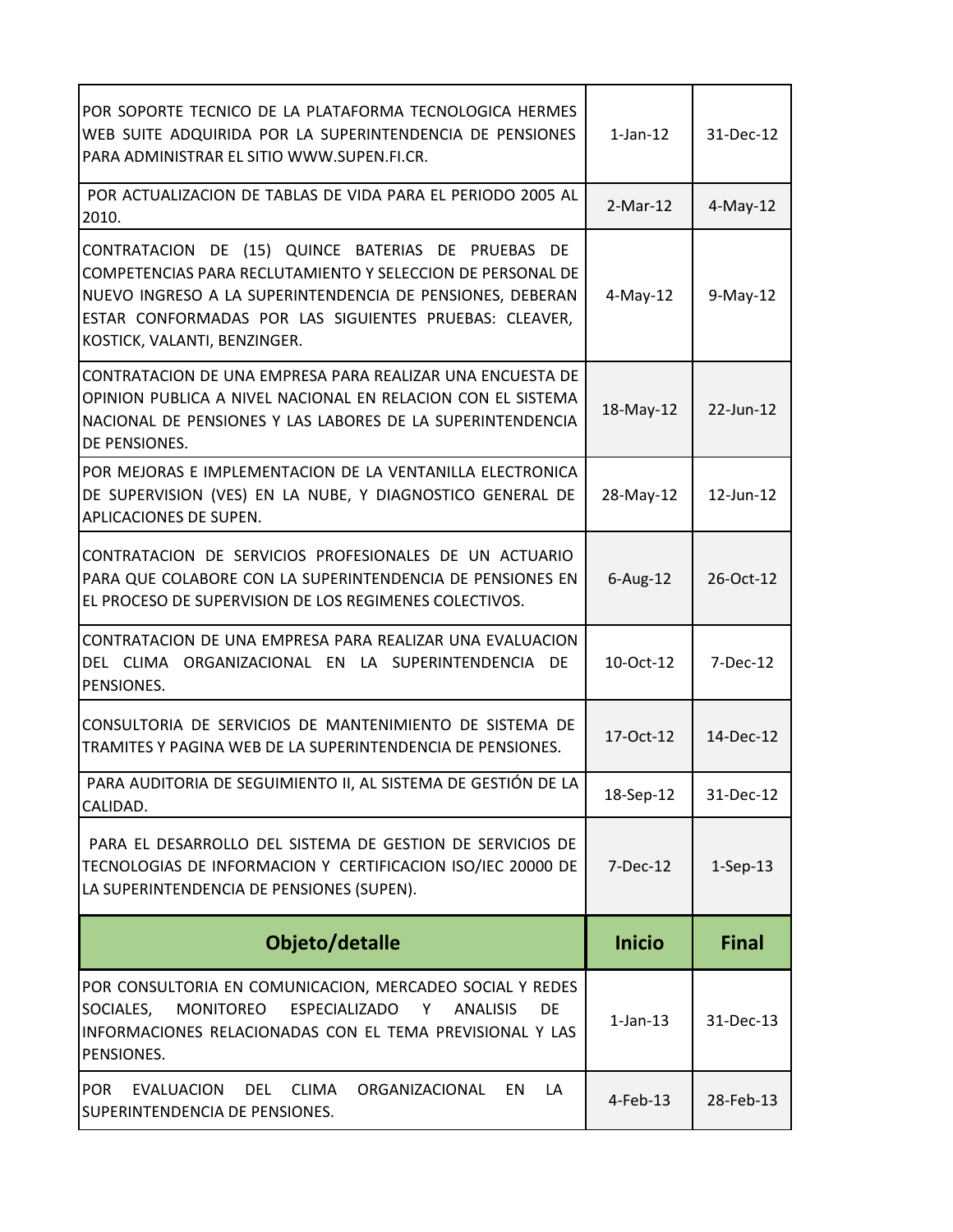| POR SOPORTE TECNICO DE LA PLATAFORMA TECNOLOGICA HERMES<br>WEB SUITE ADQUIRIDA POR LA SUPERINTENDENCIA DE PENSIONES<br>PARA ADMINISTRAR EL SITIO WWW.SUPEN.FI.CR.                                                                                | $1$ -Jan- $13$ | 31-Dec-13    |
|--------------------------------------------------------------------------------------------------------------------------------------------------------------------------------------------------------------------------------------------------|----------------|--------------|
| PARA AUDITORIA DE RENOVACION, AL SISTEMA DE GESTION DE LA<br>CALIDAD.                                                                                                                                                                            | $1-Sep-13$     | 30-Sep-13    |
| POR SERVICIOS PROFESIONALES DE UN ACTUARIO PARA QUE<br>COLABORE CON LA SUPERINTENDENCIA DE PENSIONES EN EL<br>PROCESO DE SUPERVISION DE LOS REGIMENES COLECTIVOS.                                                                                | 29-May-13      | 28-Jul-13    |
| POR ASESORIA PARA EL DESARROLLO DEL SISTEMA DE GESTION DE<br>SERVICIOS DE TECNOLOGIAS DE INFORMACION Y PREAUDITORIA DE<br>CERTIFICACION ISO/IEC 20000 DE LA SUPERINTENDENCIA DE<br>PENSIONES (SUPEN).                                            | 7-Aug-13       | $1-Dec-13$   |
| CONTRATACIÓN DE SERVICIOS PROFESIONALES DE UN ACTUARIO<br>PARA QUE BRINDE ASESORÍA TÉCNICA A UN EQUIPO DE<br>FUNCIONARIOS, CON EL OBJETIVO DE QUE ESE EQUIPO DESARROLLE E<br>IMPLEMENTÉ UN MODELO DE PROYECCIONES DEMOGRÁFICAS Y<br>FINANCIERAS. | 11-Oct-13      | 10-Mar-15    |
| POR CONTRATACION DE (7) SIETE BATERIAS DE PRUEBAS DE<br>COMPETENCIAS PARA RECLUTAMIENTO Y SELECCION DE PERSONAL DE<br>NUEVO INGRESO A LA SUPERINTENDENCIA DE PENSIONES, DEBERAN<br>ESTAR CONFORMADAS POR LAS SIGUIENTES PRUEBAS: CLEAVER,        | 26-Nov-13      | 30-Nov-13    |
| KOSTICK, VALANTI.                                                                                                                                                                                                                                |                |              |
| Objeto/detalle                                                                                                                                                                                                                                   | <b>Inicio</b>  | <b>Final</b> |
| CONTRATACION DE SERVICIOS DE TRADUCCION TECNICA SIMULTANEA<br>EN LAS AREAS DE FINANZAS, ECONOMIA Y CONTADURIA, PARA LA<br>ATENCION DE FUNCIONARIOS DEL BANCO MUNDIAL.                                                                            | $3-Feb-14$     | 14-Dec-14    |
| FORMULACIÓN DE UN NUEVO MODELO DE SUPERVISIÓN                                                                                                                                                                                                    | $1-Feb-14$     | $1-May-15$   |
| POR CONSULTORIA EN COMUNICACION, MERCADEO SOCIAL Y REDES<br>MONITOREO ESPECIALIZADO<br>SOCIALES,<br>Y.<br><b>ANALISIS</b><br><b>DE</b><br>INFORMACIONES RELACIONADAS CON EL TEMA PREVISIONAL Y LAS<br>PENSIONES.                                 | $1$ -Jan- $14$ | 31-Dec-14    |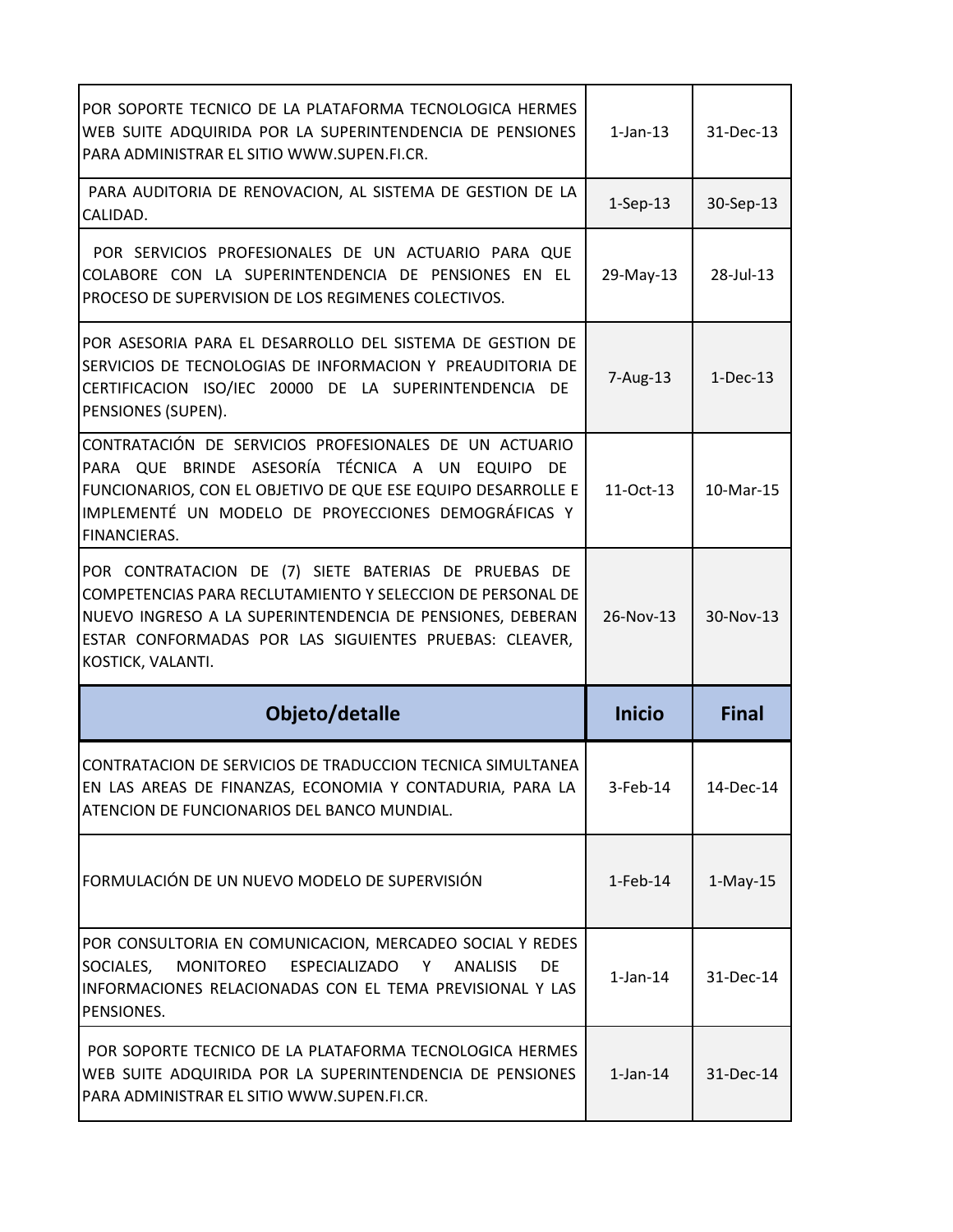| PARA REALIZAR UNA ENCUESTA DE OPINION PUBLICA A NIVEL<br>NACIONAL EN RELACION CON EL SISTEMA NACIONAL DE PENSIONES Y<br>LAS LABORES DE LA SUPERINTENDENCIA DE PENSIONES.                                | 14-Mar-14      | 23-Apr-14    |
|---------------------------------------------------------------------------------------------------------------------------------------------------------------------------------------------------------|----------------|--------------|
| CONTRATACION DE (20) VEINTE BATERIAS DE PRUEBAS DE<br>COMPETENCIAS PARA RECLUTAMIENTO Y SELECCION DE PERSONAL DE<br>NUEVO INGRESO A LA SUPERINTENDENCIA DE PENSIONES.                                   | 16-Apr-14      | 31-Dec-14    |
| PARA AUDITORIA DE SEGUIMIENTO I, AL SISTEMA DE GESTION DE LA<br>CALIDAD, CERTIFICACION ISO-9001-2008.                                                                                                   | $1-Sep-14$     | 30-Sep-14    |
| Objeto/detalle                                                                                                                                                                                          | <b>Inicio</b>  | <b>Final</b> |
| CONTRATACION DE SERVICIOS DE TRADUCCION TECNICA SIMULTANEA<br>EN LAS AREAS DE FINANZAS, ECONOMIA Y CONTADURIA, PARA LA<br>ATENCION DE FUNCIONARIOS DEL BANCO MUNDIAL.                                   | Marzo          | Noviembre    |
| POR CONSULTORIA EN COMUNICACION, MERCADEO SOCIAL Y REDES<br>SOCIALES, MONITOREO ESPECIALIZADO Y<br>DE<br><b>ANALISIS</b><br>INFORMACIONES RELACIONADAS CON EL TEMA PREVISIONAL Y LAS<br>PENSIONES.      | $1-Jan-15$     | 31-Dec-15    |
| CONTRATACION DE UNA EMPRESA ESPECIALISTA EN EL CAMPO DE LA<br>CERTIFICACION DE LA NORMA INTE ISO-9001:2008.                                                                                             | 28-Sep-15      | 29-Sep-15    |
| PARA LA ASESORIA EN LA REVISION DEL MODELO DE SUPERVISION<br>BASADO EN RIESGOS DE LA SUPERINTENDENCIA DE PENSIONES                                                                                      | $1-Oct-15$     | 27-Nov-15    |
| Objeto/detalle                                                                                                                                                                                          | <b>Inicio</b>  | <b>Final</b> |
| POR CONSULTORIA EN COMUNICACION, MERCADEO SOCIAL Y REDES<br>SOCIALES, MONITOREO ESPECIALIZADO Y ANALISIS<br>DE<br>INFORMACIONES RELACIONADAS CON EL TEMA PREVISIONAL Y LAS<br>PENSIONES.                | $1$ -Jan- $16$ | 29-Feb-16    |
| CONTRATACION DE BATERIAS DE PRUEBAS DE COMPETENCIAS PARA<br>RECLUTAMIENTO Y SELECCION DE PERSONAL DE NUEVO INGRESO A LA<br>SUPERINTENDENCIA DE PENSIONES.                                               | $1$ -Jan- $16$ | 31-Dec-16    |
| CONTRATACIÓN DE UNA EMPRESA PARA REALIZAR UNA ENCUESTA DE<br>OPINION PÚBLICA A NIVEL NACIONAL EN RELACIÓN CON EL SISTEMA<br>NACIONAL DE PENSIONES Y LAS LABORES DE LA SUPERINTENDENCIA<br>DE PENSIONES. | mayo           | agosto       |
| CONTRATACION DE UNA EMPRESA ESPECIALISTA EN EL CAMPO DE LA<br>CERTIFICACION DE LA NORMA INTE ISO-9001:2008.                                                                                             | setiembre      | setiembre    |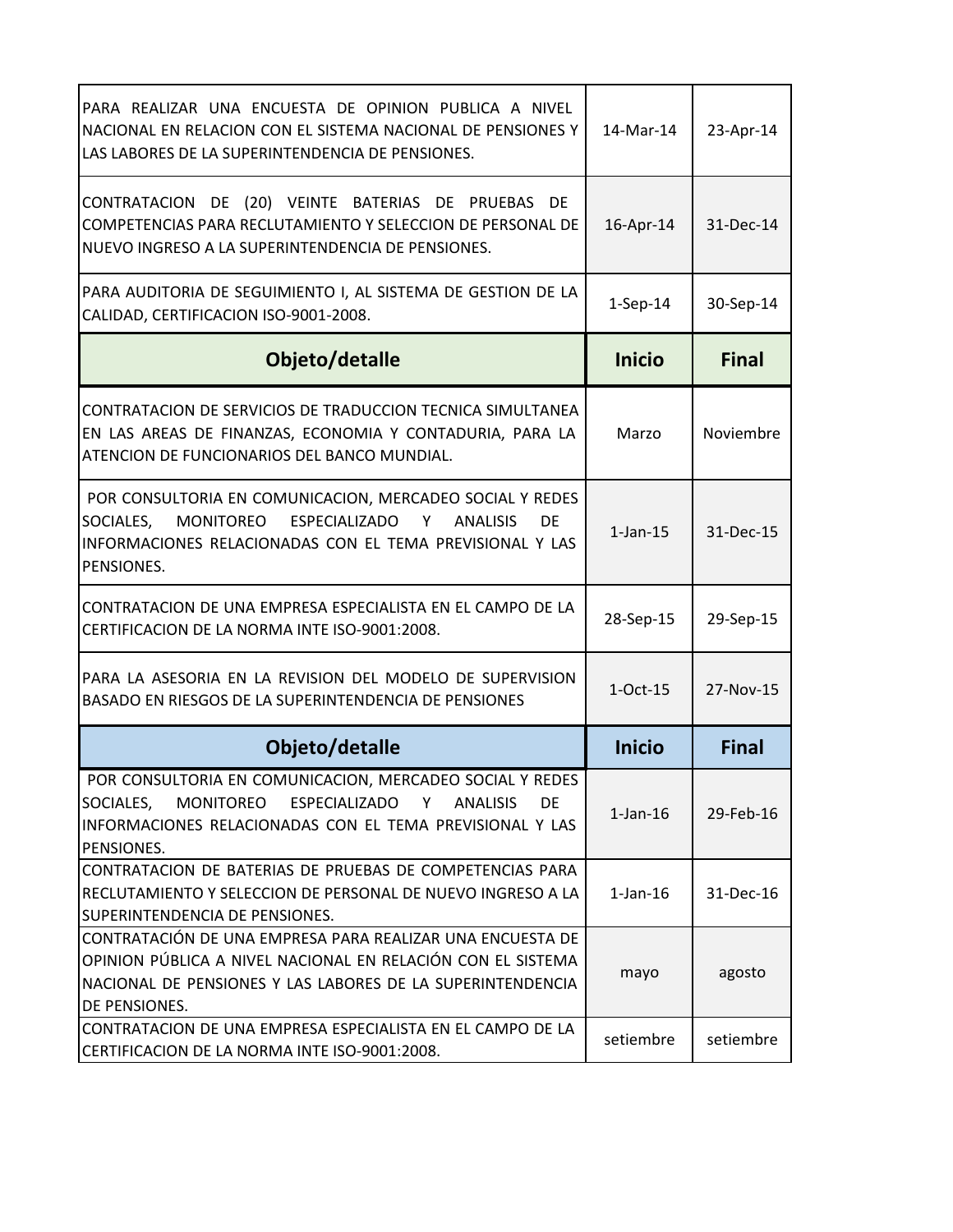| POR CONSULTORIA EN COMUNICACION, MERCADEO SOCIAL Y REDES<br>SOCIALES,<br>MONITOREO<br>ESPECIALIZADO Y<br><b>ANALISIS</b><br>DE<br>INFORMACIONES RELACIONADAS CON EL TEMA PREVISIONAL Y LAS<br>PENSIONES.                                                                                         | Mayo           | Diciembre    |
|--------------------------------------------------------------------------------------------------------------------------------------------------------------------------------------------------------------------------------------------------------------------------------------------------|----------------|--------------|
| Objeto/detalle                                                                                                                                                                                                                                                                                   | <b>Inicio</b>  | <b>Final</b> |
| CONSULTORIA EN COMUNICACION, MERCADEO SOCIAL Y REDES<br>ESPECIALIZADO<br>SOCIALES,<br><b>MONITOREO</b><br><b>ANALISIS</b><br>Y<br>DE<br>INFORMACIONES RELACIONADAS CON EL TEMA PREVISIONAL Y LAS<br>PENSIONES.                                                                                   | $1$ -Jan- $17$ | 19-Jul-17    |
| CAPACITACIÓN EN EL FORTALECIMIENTO Y LA ARMONIZACIÓN DEL<br>SUPERVISIÓN BASADO EN<br><b>DE</b><br><b>MODELO</b><br><b>RIESGOS</b><br>DE<br>LA<br>SUPERINTENDENCIA DE PENSIONES.                                                                                                                  | $1$ -Jan- $17$ | 31-Dec-17    |
| CONTRATACION DE UNA CONSULTORIA EN COMUNICACION,<br>MERCADEO SOCIAL Y REDES SOCIALES, MONITOREO ESPECIALIZADO Y<br>ANALISIS DE INFORMACIONES RELACIONADAS CON EL TEMA<br>PREVISIONAL Y LAS PENSIONES.                                                                                            | 20-Jun-17      | 31-Dec-17    |
| <b>UNA</b><br>FIRMA ESPECIALIZADA<br>CONTRATACION<br>DE<br><b>PARA</b><br>LA.<br>ACTUALIZACIÓN DE TABLAS DE VIDA PARA EL PERIODO 2010 AL 2015.                                                                                                                                                   | 15-Nov-17      | 30-Dec-17    |
| Objeto/detalle                                                                                                                                                                                                                                                                                   | <b>Inicio</b>  | <b>Final</b> |
| CONSULTORÍA EN COMUNICACIÓN, MERCADEO SOCIAL Y REDES<br>ANÁLISIS<br>ESPECIALIZADO<br>SOCIALES,<br><b>MONITOREO</b><br>Y<br>DE<br>INFORMACIONES RELACIONADAS CON EL TEMA PREVISIONAL Y LAS<br>PENSIONES.                                                                                          | $1$ -Jan- $18$ | 30-Dec-18    |
| CAPACITACIÓN EN EL FORTALECIMIENTO Y LA ARMONIZACIÓN DEL<br><b>SUPERVISIÓN</b><br>DE<br><b>BASADO</b><br><b>RIESGOS</b><br><b>MODELO</b><br>EN<br>DE<br>LA<br>SUPERINTENDENCIA DE PENSIONES.                                                                                                     | $1$ -Jan- $18$ | 31-Dec-18    |
| CONTRATACIÓN PARA LA ACTUALIZACIÓN DE TABLAS DE VIDA PARA EL<br>PERIODO 2010 AL 2015                                                                                                                                                                                                             | 10-Apr-18      | 30-Dec-18    |
| CONTRATACIÓN DE UN EXPERTO PARA REALIZAR UNA HERRAMIENTA<br>QUE PERMITA; MEDIANTE UN MODELO; CUANTIFICAR, MEDIR Y<br>ANALIZAR LA EQUIDAD INDIVIDUAL Y LA ADECUACIÓN SOCIAL DE LOS<br>BENEFICIOS CONCEDIDOS EN LAS PENSIONES POR VEJEZ OTORGADAS<br>POR LOS REGÍMENES DE PENSIONES DE COSTA RICA. | 10-Jul-18      | 30-Dec-18    |
| CONTRATACIÓN DE UNA EMPRESA PARA REALIZAR UNA ENCUESTA DE<br>OPINIÓN PÚBLICA A NIVEL NACIONAL EN RELACIÓN CON EL SISTEMA<br>NACIONAL DE PENSIONES Y LAS LABORES DE LA SUPERINTENDENCIA<br>DE PENSIONES.                                                                                          | 24-Oct-18      | 30-Dec-18    |
| Objeto/detalle                                                                                                                                                                                                                                                                                   | <b>Inicio</b>  | <b>Final</b> |
| CONSULTORÍA EN COMUNICACIÓN, MERCADEO SOCIAL Y REDES<br>ANÁLISIS<br>SOCIALES,<br>MONITOREO<br>ESPECIALIZADO Y<br><b>DE</b><br>INFORMACIONES RELACIONADAS CON EL TEMA PREVISIONAL Y LAS<br>PENSIONES.                                                                                             | $1-Jan-19$     | 31-Dec-19    |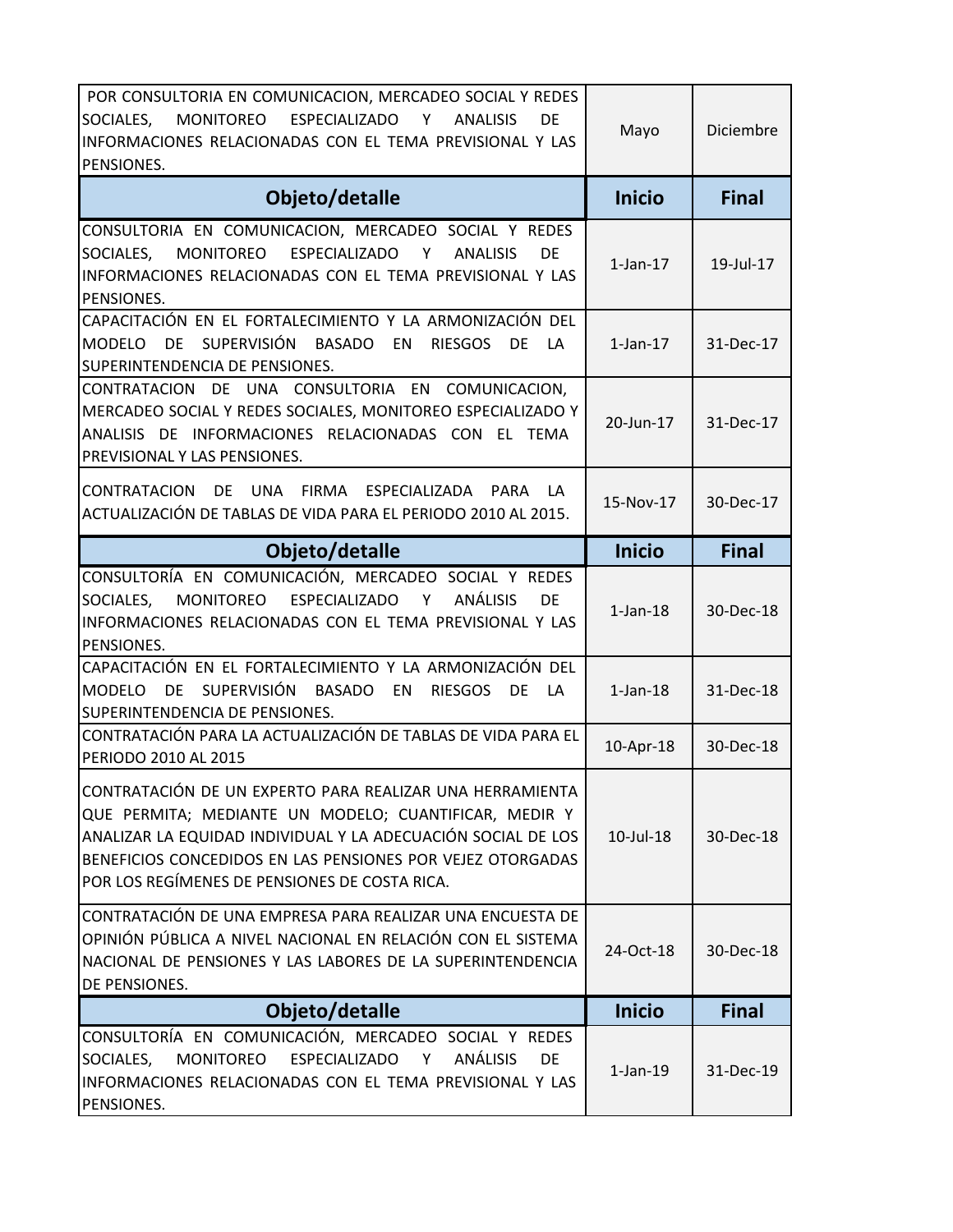| CERTIFICACIÓN DE LA NORMA ISO-9001                                                                                                                                                                              | 25-Sep-19      | 27-Sep-19    |
|-----------------------------------------------------------------------------------------------------------------------------------------------------------------------------------------------------------------|----------------|--------------|
| Objeto/detalle                                                                                                                                                                                                  | <b>Inicio</b>  | <b>Final</b> |
| CONSULTORÍA EN COMUNICACIÓN, MERCADEO SOCIAL Y REDES<br><b>ANÁLISIS</b><br>SOCIALES,<br>MONITOREO ESPECIALIZADO Y<br><b>DF</b><br>INFORMACIONES RELACIONADAS CON EL TEMA PREVISIONAL Y LAS<br><b>PENSIONES.</b> | $1$ -Jan- $20$ | 31-Dec-20    |
| CERTIFICACIÓN DE LA NORMA ISO-9001                                                                                                                                                                              | 17-Sep-19      | 18-Sep-19    |
| ENCUESTA A NIVEL NACIONAL DONDE SE CONOZCA LOS USOS DE LOS<br><b>PENSIONADOS QUE RETIRARON EL ROP</b>                                                                                                           | 11-Aug-20      | 31-Dec-20    |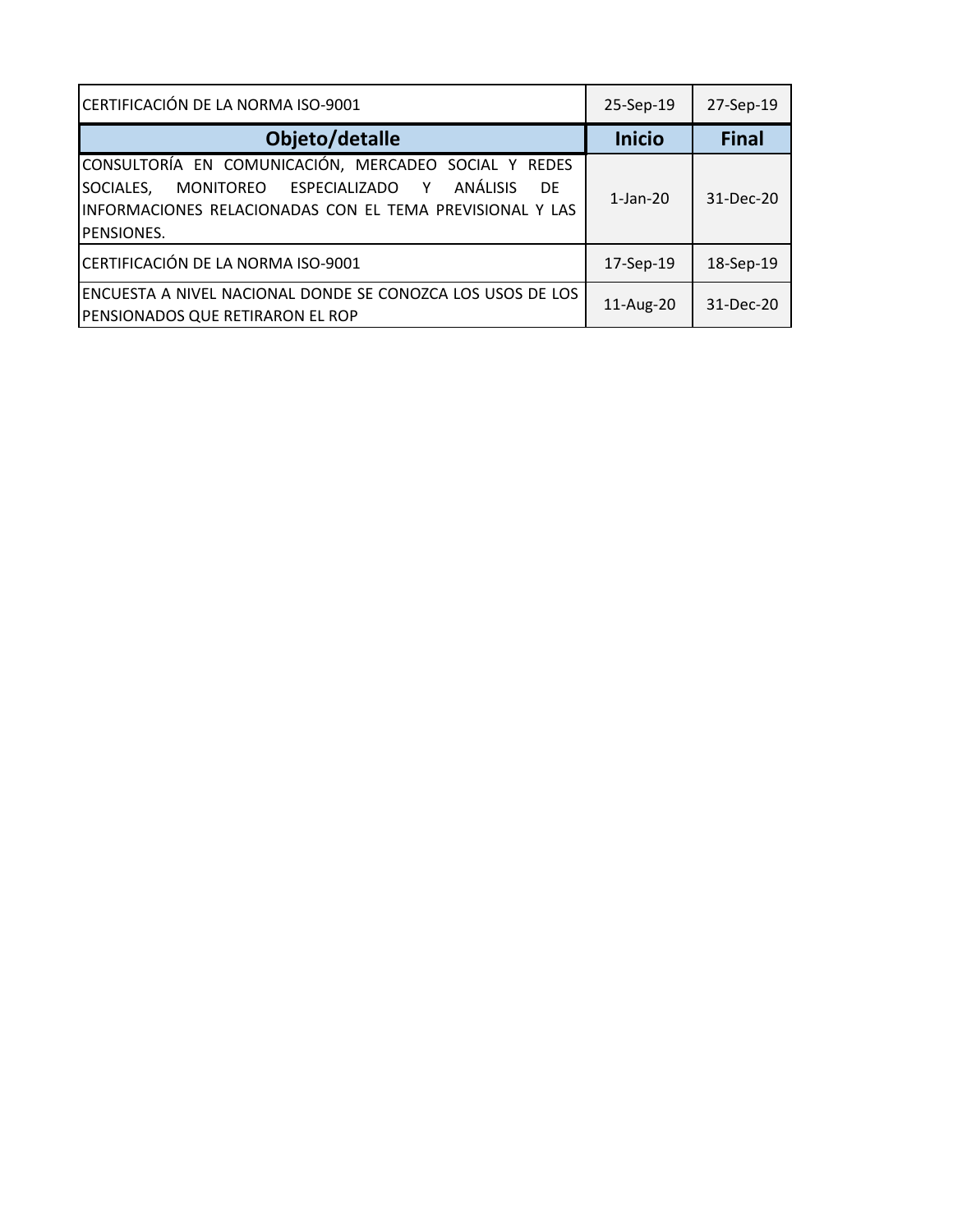| <b>Moneda</b>  | <b>Monto</b>  |
|----------------|---------------|
| <b>Dólares</b> | 31,700.00     |
| <b>Dólares</b> | 6,000.00      |
| Dólares        | 9,600.00      |
| Colones        | 8,000,000.00  |
| Colones        | 8,240,000.00  |
| <b>Dólares</b> | 3,850.00      |
| Dólares        | 48,000.00     |
| <b>Moneda</b>  | <b>Monto</b>  |
| Colones        | 18,850,000.00 |
| <b>Dólares</b> | 33,000.00     |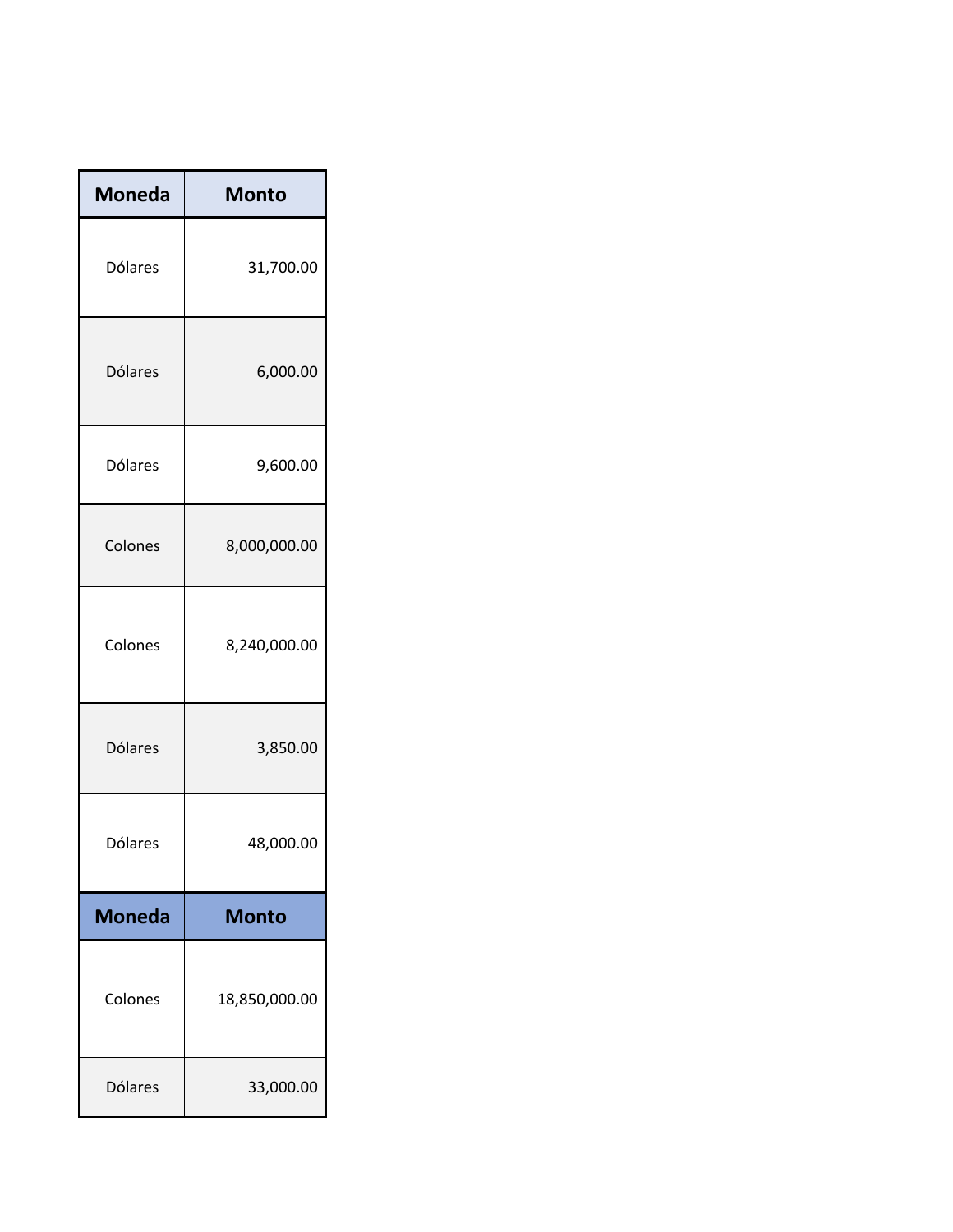| <b>Dólares</b> | 6,000.00      |
|----------------|---------------|
| Colones        | 1,991,812.83  |
| <b>Dólares</b> | 3,750.00      |
| Dólares        | 6,630.00      |
| <b>Dólares</b> | 15,000.00     |
| Colones        | 9,000,000.00  |
| <b>Dólares</b> | 11,000.00     |
|                |               |
| <b>Dólares</b> | 17,500.00     |
| <b>Dólares</b> | 3,850.00      |
| Dólares        | 30,000.00     |
| <b>Moneda</b>  | <b>Monto</b>  |
| Colones        | 21,230,000.00 |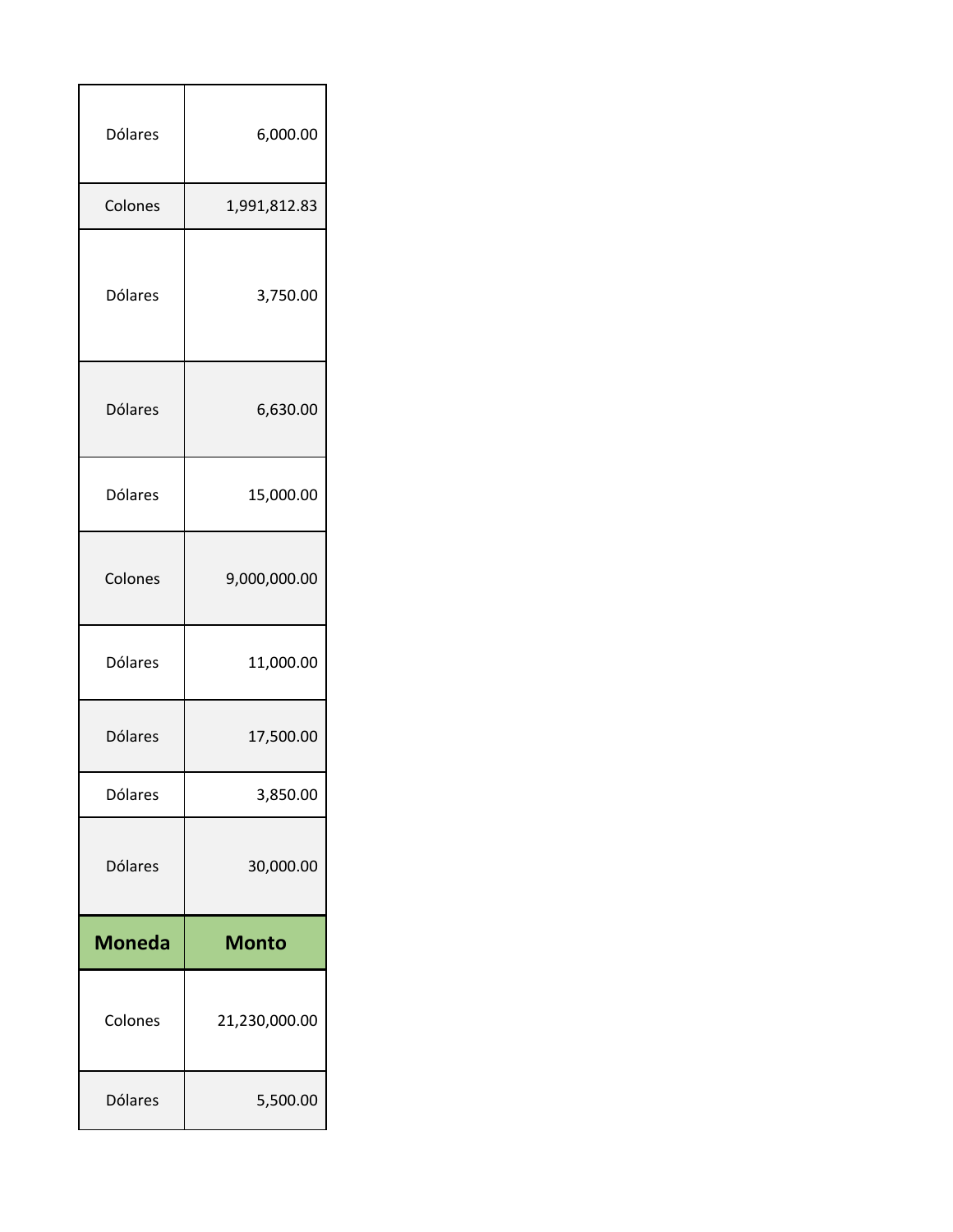| Dólares        | 6,000.00      |
|----------------|---------------|
| <b>Dólares</b> | 4,500.00      |
| Colones        | 4,500,000.00  |
| <b>Dólares</b> | 15,000.00     |
| Colones        | 16,000,000.00 |
| Dólares        |               |
|                | 1,750.00      |
| <b>Moneda</b>  | <b>Monto</b>  |
| Dólares        | 22,100.00     |
|                | N/A           |
| Colones        | 23,274,134.71 |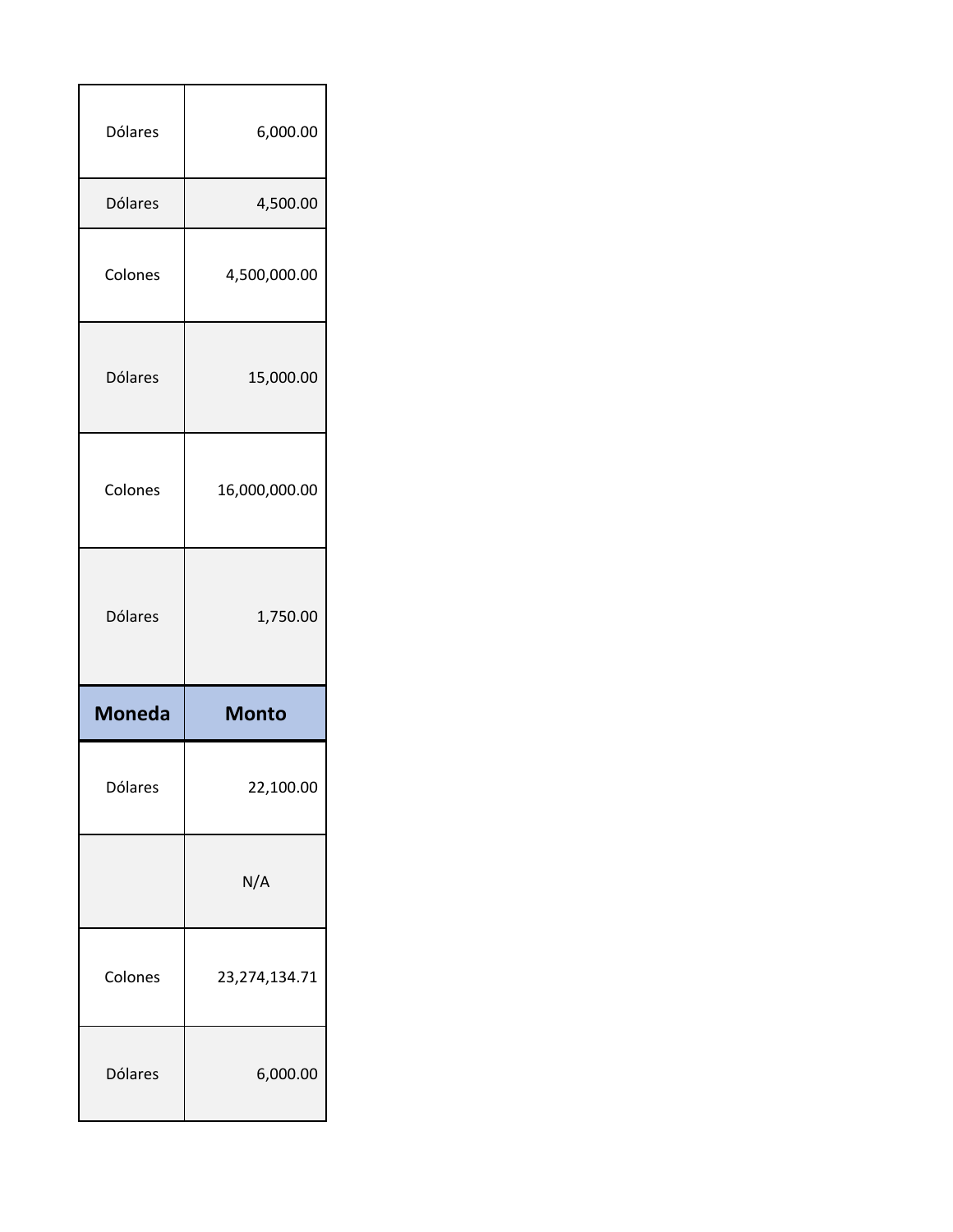| <b>Dólares</b> | 8,530.00      |
|----------------|---------------|
| Colones        | 2,950,000.00  |
| Dólares        | 3,200.00      |
| <b>Moneda</b>  | <b>Monto</b>  |
| Dólares        | 15,100.00     |
| Colones        | 23,274,134.81 |
| Colones        | 1,850,000.00  |
| <b>Dólares</b> | 35,050.00     |
| <b>Moneda</b>  | <b>Monto</b>  |
| Colones        | 2,734,158.78  |
| Colones        | 1,032,500.00  |
| Colones        | 2,618,754.00  |
| Colones        | 2,550,000.00  |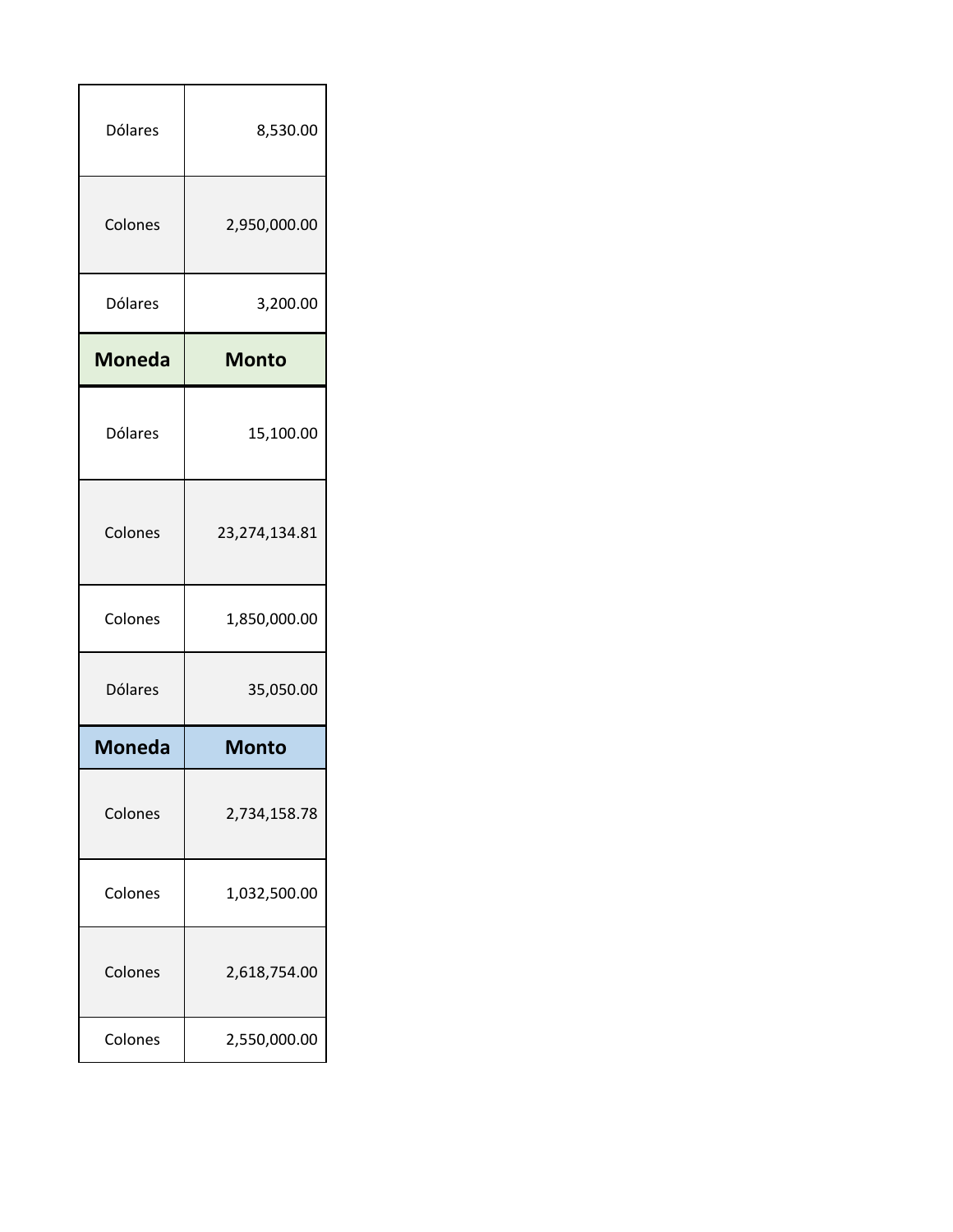| Colones        | 17,463,674.97 |
|----------------|---------------|
| <b>Moneda</b>  | <b>Monto</b>  |
| Colones        | 9,220,923.96  |
| <b>Dólares</b> | 117,994.12    |
| Colones        | 14,940,000.00 |
| Colones        | 8,500,000.00  |
| <b>Moneda</b>  | <b>Monto</b>  |
| Colones        | 24,540,000.00 |
| Dólares        | 88,495.59     |
| Colones        | 6,000,000.00  |
| Colones        | 7,400,000.00  |
| Colones        | 1,987,654.00  |
| <b>Moneda</b>  | <b>Monto</b>  |
| Colones        | 26,072,700.00 |